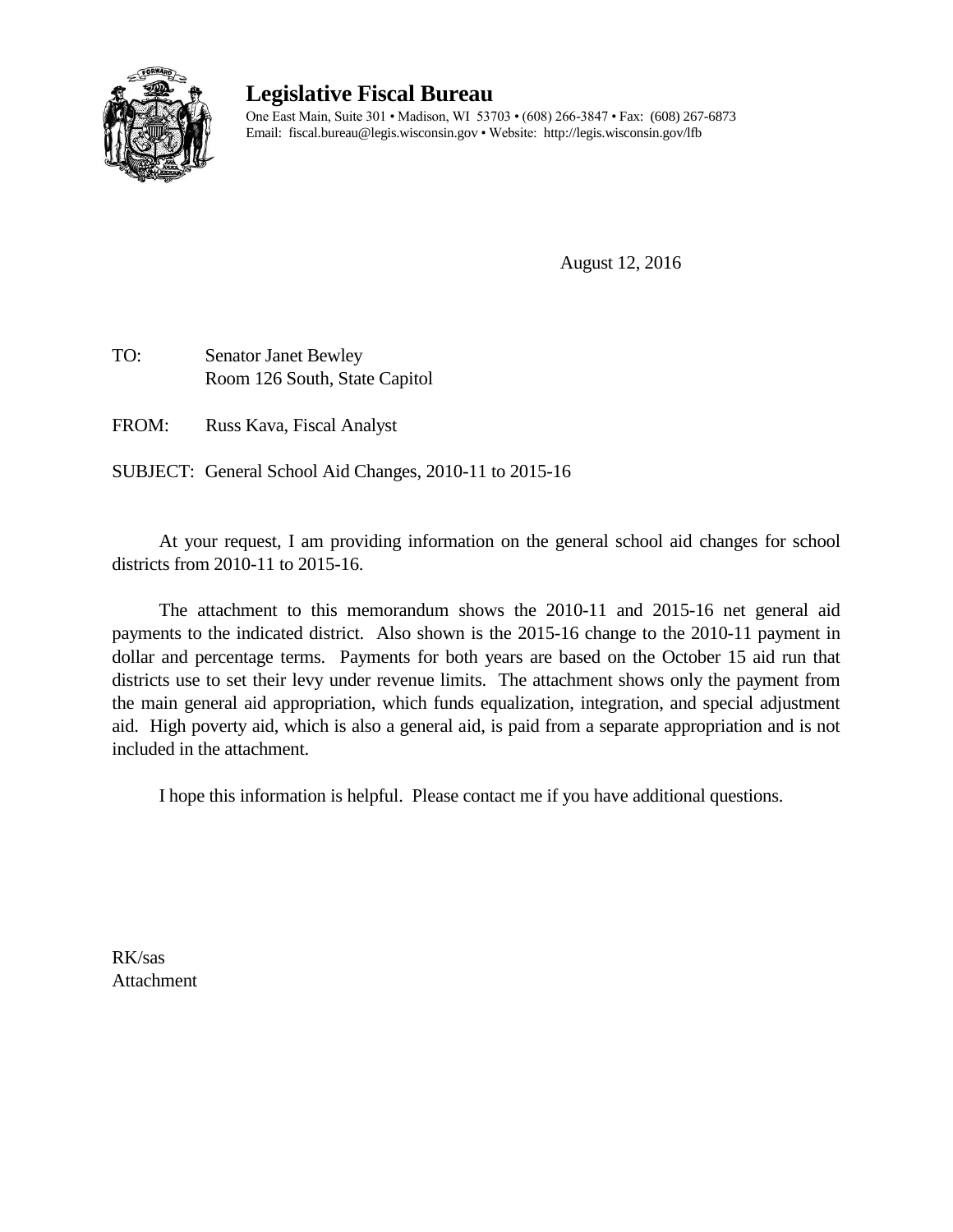## **ATTACHMENT**

## **2010-11 and 2015-16 General School Aid Payments**

|                          |             | Net General School Aid Payment | 2015-16 Change to 2010-11 |         |
|--------------------------|-------------|--------------------------------|---------------------------|---------|
| <b>School District</b>   | 2010-11     | $2015 - 16$                    | <b>Amount</b>             | Percent |
| Abbotsford               | \$4,925,058 | \$5,337,015                    | \$411,957                 | 8.4%    |
| Adams-Friendship Area    | 5,395,630   | 4,478,838                      | $-916,792$                | $-17.0$ |
| Albany                   | 2,657,114   | 2,288,807                      | $-368,307$                | $-13.9$ |
| Algoma                   | 3,270,352   | 4,063,655                      | 793,303                   | 24.3    |
| Alma                     | 1,323,453   | 614,093                        | $-709,360$                | $-53.6$ |
| Alma Center              | 4,853,840   | 4,435,982                      | $-417,858$                | $-8.6$  |
| Almond-Bancroft          | 3,357,049   | 3,190,212                      | $-166,837$                | $-5.0$  |
| Altoona                  | 10,299,899  | 9,331,364                      | $-968,535$                | $-9.4$  |
| Amery                    | 9,739,831   | 8,669,256                      | $-1,070,575$              | $-11.0$ |
| Antigo                   | 16,435,859  | 14,574,782                     | $-1,861,077$              | $-11.3$ |
| Appleton Area            | 81,704,165  | 84,119,335                     | 2,415,170                 | 3.0     |
| Arcadia                  | 7,517,246   | 8,441,343                      | 924,097                   | 12.3    |
| Argyle                   | 2,451,608   | 2,220,076                      | $-231,532$                | $-9.4$  |
| Arrowhead UHS            | 4,826,832   | 5,266,560                      | 439,728                   | 9.1     |
| Ashland                  | 15,655,045  | 15,217,288                     | $-437,757$                | $-2.8$  |
| Ashwaubenon              | 10,211,658  | 5,764,894                      | $-4,446,764$              | $-43.5$ |
| Athens                   | 3,653,848   | 2,600,151                      | $-1,053,697$              | $-28.8$ |
| Auburndale               | 5,994,937   | 5,640,366                      | $-354,571$                | $-5.9$  |
| Augusta                  | 4,529,370   | 3,647,473                      | $-881,897$                | $-19.5$ |
| Baldwin-Woodville Area   | 10,637,650  | 11,129,315                     | 491,665                   | 4.6     |
| Bangor                   | 4,409,518   | 3,762,751                      | $-646,767$                | $-14.7$ |
| Baraboo                  | 16,382,085  | 15,984,180                     | $-397,905$                | $-2.4$  |
| Barneveld                | 2,802,290   | 2,639,814                      | $-162,476$                | $-5.8$  |
| <b>Barron</b> Area       | 10,996,476  | 11,269,130                     | 272,654                   | 2.5     |
| Bayfield                 | 442,109     | 207,070                        | $-235,039$                | $-53.2$ |
| <b>Beaver Dam</b>        | 20,932,018  | 21,114,095                     | 182,077                   | 0.9     |
| Beecher-Dunbar-Pembine   | 240,922     | 130,822                        | $-110,100$                | $-45.7$ |
| Belleville               | 5,912,463   | 5,922,498                      | 10,035                    | 0.2     |
| <b>Belmont Community</b> | 1,941,929   | 2,161,850                      | 219,921                   | 11.3    |
| <b>Beloit</b>            | 56,985,874  | 64,459,054                     | 7,473,180                 | 13.1    |
| <b>Beloit Turner</b>     | 9,101,360   | 9,443,061                      | 341,701                   | 3.8     |
| Benton                   | 2,148,623   | 2,002,151                      | $-146,472$                | $-6.8$  |
| Berlin Area              | 11,151,366  | 10,107,430                     | $-1,043,936$              | $-9.4$  |
| <b>Big Foot UHS</b>      | 120,670     | 134,228                        | 13,558                    | 11.2    |
| Birchwood                | 96,500      | 45,198                         | $-51,302$                 | $-53.2$ |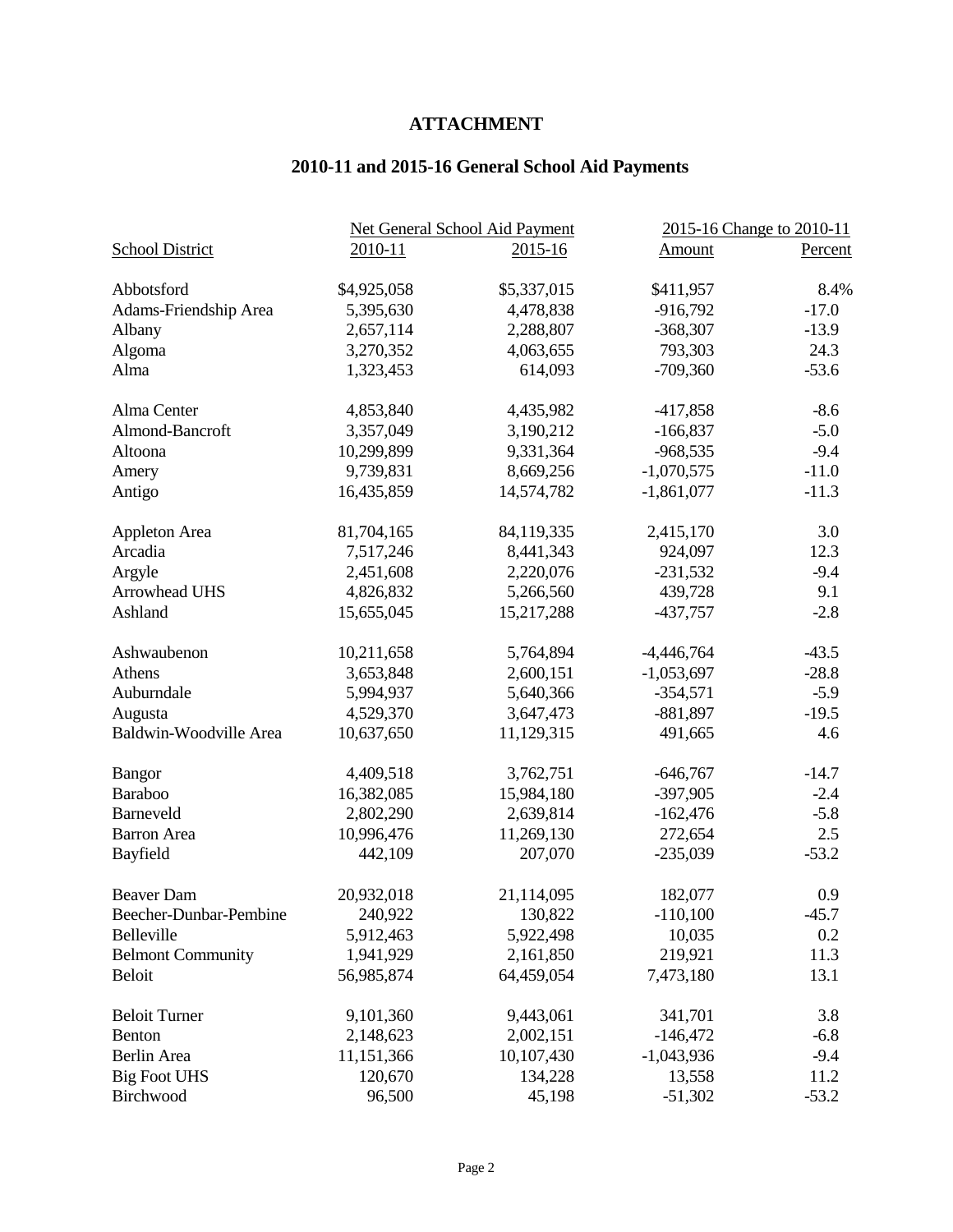|                             |             | Net General School Aid Payment | 2015-16 Change to 2010-11 |          |
|-----------------------------|-------------|--------------------------------|---------------------------|----------|
| <b>School District</b>      | 2010-11     | $2015 - 16$                    | <b>Amount</b>             | Percent  |
| <b>Black Hawk</b>           | \$3,059,098 | \$2,315,655                    | $-$ \$743,443             | $-24.3%$ |
| <b>Black River Falls</b>    | 10,971,533  | 10,411,229                     | $-560,304$                | $-5.1$   |
| <b>Blair-Taylor</b>         | 4,579,350   | 3,343,366                      | $-1,235,984$              | $-27.0$  |
| <b>Bloomer</b>              | 7,617,311   | 7,627,515                      | 10,204                    | 0.1      |
| Bonduel                     | 5,236,312   | 4,637,899                      | $-598,413$                | $-11.4$  |
| <b>Boscobel Area</b>        | 6,553,471   | 5,681,315                      | $-872,156$                | $-13.3$  |
| Bowler                      | 3,211,424   | 3,061,172                      | $-150,252$                | $-4.7$   |
| <b>Boyceville Community</b> | 5,633,714   | 5,562,600                      | $-71,114$                 | $-1.3$   |
| Brighton #1                 | 479,789     | 293,211                        | $-186,578$                | $-38.9$  |
| <b>Brillion</b>             | 6,299,302   | 5,857,666                      | $-441,636$                | $-7.0$   |
| Bristol #1                  | 2,192,714   | 2,940,000                      | 747,286                   | 34.1     |
| <b>Brodhead</b>             | 7,903,723   | 6,750,474                      | $-1,153,249$              | $-14.6$  |
| <b>Brown Deer</b>           | 5,848,301   | 6,159,428                      | 311,127                   | 5.3      |
| <b>Bruce</b>                | 2,910,927   | 2,449,724                      | $-461,203$                | $-15.8$  |
| <b>Burlington Area</b>      | 17,919,397  | 15,863,441                     | $-2,055,956$              | $-11.5$  |
| <b>Butternut</b>            | 920,652     | 998,272                        | 77,620                    | 8.4      |
| <b>Cadott Community</b>     | 5,841,679   | 5,594,747                      | $-246,932$                | $-4.2$   |
| Cambria-Friesland           | 2,571,335   | 2,201,476                      | $-369,859$                | $-14.4$  |
| Cambridge                   | 3,494,052   | 3,422,770                      | $-71,282$                 | $-2.0$   |
| Cameron                     | 5,942,131   | 6,270,538                      | 328,407                   | 5.5      |
| Campbellsport               | 7,465,582   | 6,326,290                      | $-1,139,292$              | $-15.3$  |
| Cashton                     | 4,215,746   | 4,177,671                      | $-38,075$                 | $-0.9$   |
| Cassville                   | 1,572,823   | 935,949                        | $-636,874$                | $-40.5$  |
| Cedar Grove-Belgium Area    | 6,062,956   | 5,861,198                      | $-201,758$                | $-3.3$   |
| Cedarburg                   | 11,352,822  | 8,776,601                      | $-2,576,221$              | $-22.7$  |
| Central/Westosha UHS        | 5,914,316   | 6,003,200                      | 88,884                    | 1.5      |
| Chequamegon                 | 3,210,081   | 2,577,909                      | $-632,172$                | $-19.7$  |
| Chetek-Weyerhaeuser         | 5,254,365   | 3,495,041                      | $-1,759,324$              | $-33.5$  |
| Chilton                     | 7,788,357   | 6,956,496                      | $-831,861$                | $-10.7$  |
| Chippewa Falls Area         | 30,398,880  | 28,095,953                     | $-2,302,927$              | $-7.6$   |
| Clayton                     | 2,922,443   | 2,766,086                      | $-156,357$                | $-5.4$   |
| <b>Clear Lake</b>           | 4,550,801   | 4,548,718                      | $-2,083$                  | 0.0      |
| <b>Clinton Community</b>    | 8,377,958   | 7,596,946                      | $-781,012$                | $-9.3$   |
| Clintonville                | 10,729,547  | 9,175,849                      | $-1,553,698$              | $-14.5$  |
| Cochrane-Fountain City      | 3,603,091   | 3,401,265                      | $-201,826$                | $-5.6$   |
| Colby                       | 7,233,529   | 6,629,656                      | $-603,873$                | $-8.3$   |
| Coleman                     | 3,287,895   | 2,746,836                      | $-541,059$                | $-16.5$  |
| Colfax                      | 5,462,040   | 5,110,063                      | $-351,977$                | $-6.4$   |
| Columbus                    | 6,041,392   | 6,327,247                      | 285,855                   | 4.7      |
| Cornell                     | 3,618,360   | 2,816,569                      | $-801,791$                | $-22.2$  |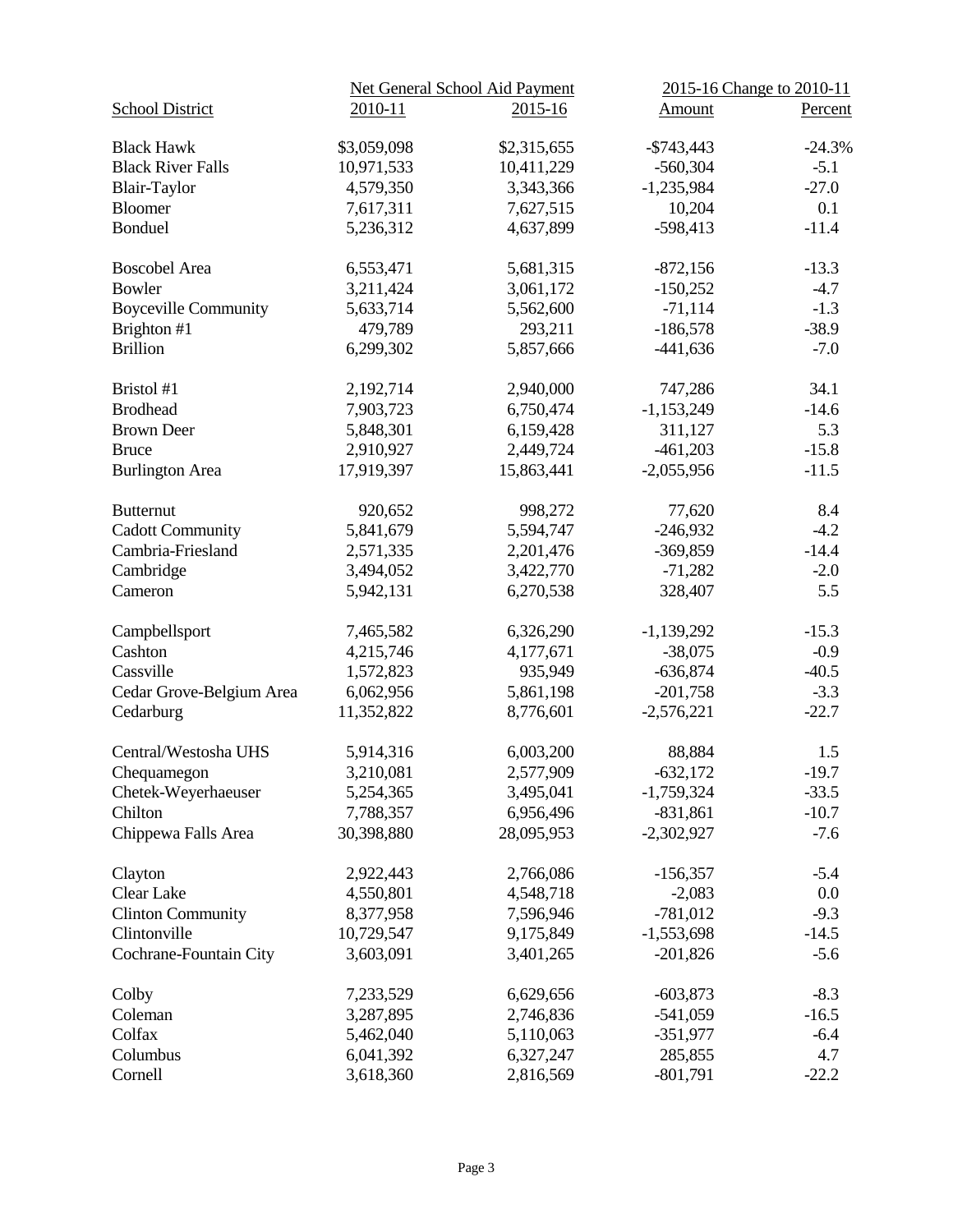|                             |              | Net General School Aid Payment | 2015-16 Change to 2010-11 |          |
|-----------------------------|--------------|--------------------------------|---------------------------|----------|
| <b>School District</b>      | 2010-11      | $2015 - 16$                    | <b>Amount</b>             | Percent  |
| Crandon                     | \$3,172,577  | \$2,096,842                    | $-$1,075,735$             | $-33.9%$ |
| Crivitz                     | 817,403      | 382,847                        | $-434,556$                | $-53.2$  |
| Cuba City                   | 4,113,730    | 4,049,843                      | $-63,887$                 | $-1.6$   |
| Cudahy                      | 17,266,839   | 16,871,678                     | $-395,161$                | $-2.3$   |
| Cumberland                  | 4,440,816    | 3,617,731                      | $-823,085$                | $-18.5$  |
| D C Everest Area            | 40,309,775   | 39,610,043                     | $-699,732$                | $-1.7$   |
| Darlington Community        | 5,252,892    | 5,364,568                      | 111,676                   | 2.1      |
| Deerfield Community         | 5,013,759    | 4,696,832                      | $-316,927$                | $-6.3$   |
| DeForest Area               | 14,927,136   | 16,270,881                     | 1,343,745                 | 9.0      |
| Delavan-Darien              | 10,721,351   | 12,395,871                     | 1,674,520                 | 15.6     |
| Denmark                     | 9,607,604    | 8,338,572                      | $-1,269,032$              | $-13.2$  |
| <b>DePere</b>               | 22,795,567   | 21,082,563                     | $-1,713,004$              | $-7.5$   |
| DeSoto Area                 | 2,681,320    | 2,620,414                      | $-60,906$                 | $-2.3$   |
| Dodgeland                   | 6,134,928    | 5,924,034                      | $-210,894$                | $-3.4$   |
| Dodgeville                  | 7,461,842    | 6,789,569                      | $-672,273$                | $-9.0$   |
| Dover #1                    | 803,755      | 649,606                        | $-154,149$                | $-19.2$  |
| Drummond                    | 61,109       | 28,622                         | $-32,487$                 | $-53.2$  |
| Durand                      | 6,210,561    | 5,083,297                      | $-1,127,264$              | $-18.2$  |
| <b>East Troy Community</b>  | 4,565,684    | 4,088,269                      | $-477,415$                | $-10.5$  |
| Eau Claire Area             | 58, 241, 223 | 56,426,501                     | $-1,814,722$              | $-3.1$   |
| Edgar                       | 5,104,840    | 4,866,928                      | $-237,912$                | $-4.7$   |
| Edgerton                    | 9,688,924    | 9,991,368                      | 302,444                   | 3.1      |
| Elcho                       | 56,302       | 26,367                         | $-29,935$                 | $-53.2$  |
| Eleva-Strum                 | 4,503,860    | 4,227,715                      | $-276,145$                | $-6.1$   |
| Elk Mound Area              | 7,884,622    | 8,038,426                      | 153,804                   | 2.0      |
| Elkhart Lake-Glenbeulah     | 871,791      | 408,320                        | $-463,471$                | $-53.2$  |
| Elkhorn Area                | 14,606,242   | 14,717,039                     | 110,797                   | 0.8      |
| <b>Ellsworth Community</b>  | 9,487,706    | 9,631,213                      | 143,507                   | 1.5      |
| Elmbrook                    | 5,861,807    | 4,553,746                      | $-1,308,061$              | $-22.3$  |
| Elmwood                     | 2,460,742    | 2,416,836                      | $-43,906$                 | $-1.8$   |
| Erin                        | 713,006      | 331,470                        | $-381,536$                | $-53.5$  |
| <b>Evansville Community</b> | 12,936,976   | 12,411,106                     | $-525,870$                | $-4.1$   |
| <b>Fall Creek</b>           | 6,326,268    | 5,448,264                      | $-878,004$                | $-13.9$  |
| <b>Fall River</b>           | 3,395,265    | 3,252,644                      | $-142,621$                | $-4.2$   |
| Fennimore Community         | 5,254,063    | 5,511,036                      | 256,973                   | 4.9      |
| Flambeau                    | 4,695,961    | 3,315,173                      | $-1,380,788$              | $-29.4$  |
| Florence                    | 1,166,705    | 546,451                        | $-620,254$                | $-53.2$  |
| Fond du Lac                 | 41,377,533   | 41,198,265                     | $-179,268$                | $-0.4$   |
| Fontana J8                  | 16,655       | 7,801                          | $-8,854$                  | $-53.2$  |
| Fort Atkinson               | 15,530,744   | 15,795,362                     | 264,618                   | 1.7      |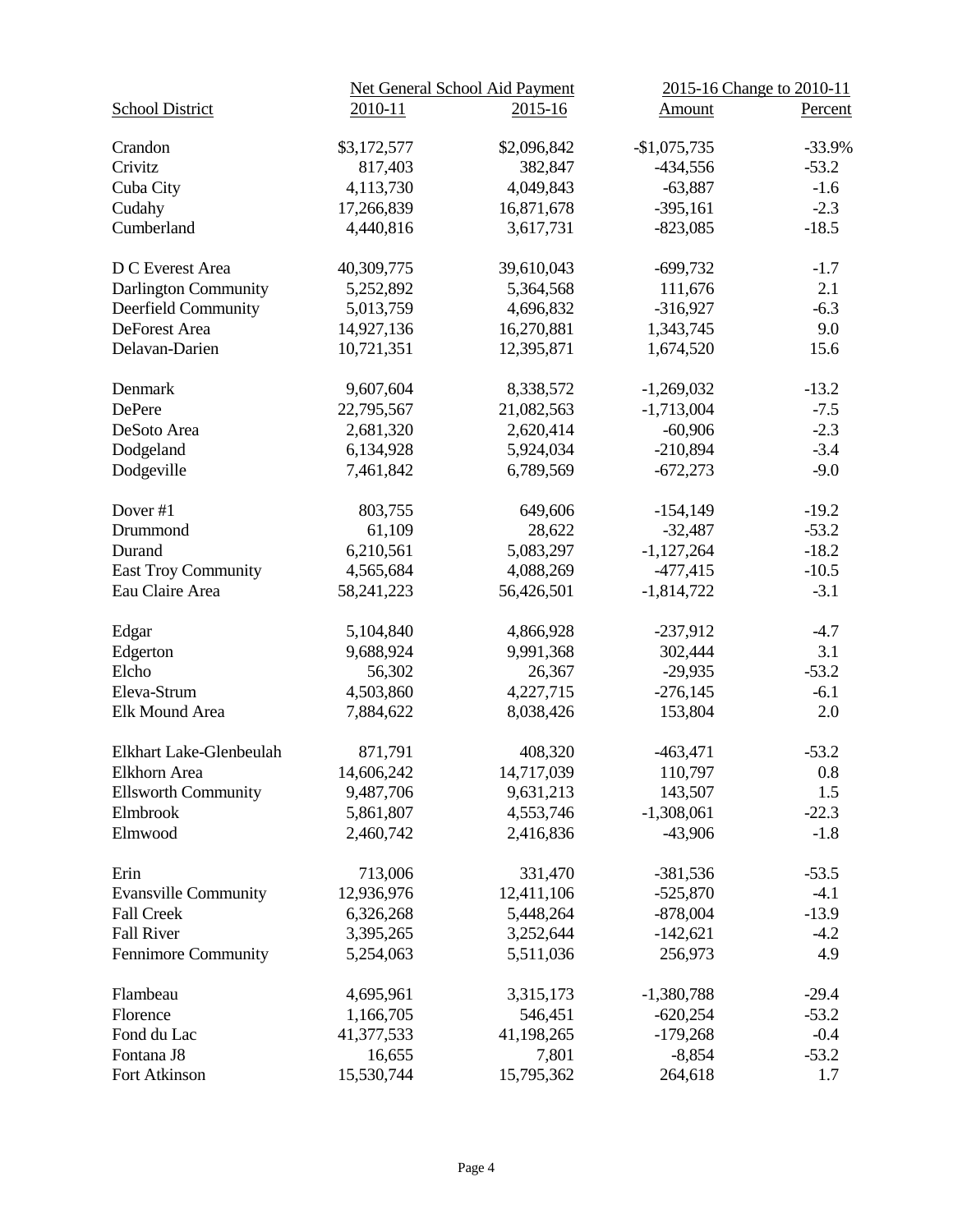|                             |             | Net General School Aid Payment | 2015-16 Change to 2010-11 |          |
|-----------------------------|-------------|--------------------------------|---------------------------|----------|
| <b>School District</b>      | 2010-11     | 2015-16                        | Amount                    | Percent  |
| Fox Point J2                | \$1,462,954 | \$1,567,626                    | \$104,672                 | 7.2%     |
| Franklin Public             | 15,927,758  | 15,209,314                     | $-718,444$                | $-4.5$   |
| Frederic                    | 2,640,785   | 2,438,641                      | $-202,144$                | $-7.7$   |
| Freedom Area                | 10,437,516  | 9,790,410                      | $-647,106$                | $-6.2$   |
| <b>Friess Lake</b>          | 408,398     | 191,283                        | $-217,115$                | $-53.2$  |
| Galesville-Ettrick          | 9,887,902   | 9,027,819                      | $-860,083$                | $-8.7$   |
| Geneva J4                   | 6,685       | $\overline{0}$                 | $-6,685$                  | $-100.0$ |
| Genoa City J2               | 5,037,308   | 4,694,977                      | $-342,331$                | $-6.8$   |
| Germantown                  | 12,475,418  | 11,423,600                     | $-1,051,818$              | $-8.4$   |
| Gibraltar Area              | 10,407      | 4,873                          | $-5,534$                  | $-53.2$  |
| Gillett                     | 4,697,302   | 3,416,485                      | $-1,280,817$              | $-27.3$  |
| Gilman                      | 2,773,683   | 2,148,232                      | $-625,451$                | $-22.5$  |
| Gilmanton                   | 1,317,433   | 914,778                        | $-402,655$                | $-30.6$  |
| <b>Glendale-River Hills</b> | 407,057     | 360,452                        | $-46,605$                 | $-11.4$  |
| Glenwood City               | 5,335,925   | 5,516,670                      | 180,745                   | 3.4      |
| Goodman-Armstrong           | 434,772     | 203,635                        | $-231,137$                | $-53.2$  |
| Grafton                     | 7,312,994   | 6,394,090                      | $-918,904$                | $-12.6$  |
| <b>Granton</b> Area         | 1,959,166   | 1,647,174                      | $-311,992$                | $-15.9$  |
| Grantsburg                  | 5,839,936   | 5,069,095                      | $-770,841$                | $-13.2$  |
| Green Bay Area              | 129,663,772 | 140,649,565                    | 10,985,793                | 8.5      |
| Green Lake                  | 33,278      | 15,587                         | $-17,691$                 | $-53.2$  |
| Greendale                   | 10,555,467  | 12,473,178                     | 1,917,711                 | 18.2     |
| Greenfield                  | 10,233,395  | 13,966,322                     | 3,732,927                 | 36.5     |
| Greenwood                   | 2,858,703   | 2,261,987                      | $-596,716$                | $-20.9$  |
| Gresham                     | 1,936,718   | 1,590,953                      | $-345,765$                | $-17.9$  |
| Hamilton                    | 18,973,582  | 18,448,021                     | $-525,561$                | $-2.8$   |
| Hartford J1                 | 9,208,256   | 10,875,750                     | 1,667,494                 | 18.1     |
| Hartford UHS                | 5,955,243   | 5,381,563                      | $-573,680$                | $-9.6$   |
| Hartland-Lakeside J3        | 4,987,558   | 2,871,190                      | $-2,116,368$              | $-42.4$  |
| <b>Hayward Community</b>    | 847,793     | 397,081                        | $-450,712$                | $-53.2$  |
| Herman #22                  | 338,963     | 149,772                        | $-189,191$                | $-55.8$  |
| Highland                    | 2,103,584   | 2,267,342                      | 163,758                   | 7.8      |
| Hilbert                     | 3,064,147   | 2,572,406                      | $-491,741$                | $-16.0$  |
| Hillsboro                   | 3,726,607   | 3,254,151                      | $-472,456$                | $-12.7$  |
| Holmen                      | 26,988,709  | 28,051,112                     | 1,062,403                 | 3.9      |
| Horicon                     | 5,478,359   | 4,878,829                      | $-599,530$                | $-10.9$  |
| Hortonville                 | 19,445,901  | 18,814,013                     | $-631,888$                | $-3.2$   |
| <b>Howards Grove</b>        | 5,949,909   | 4,772,280                      | $-1,177,629$              | $-19.8$  |
| Howard-Suamico              | 34,731,408  | 33,674,797                     | $-1,056,611$              | $-3.0$   |
| Hudson                      | 24,747,906  | 23,808,160                     | $-939,746$                | $-3.8$   |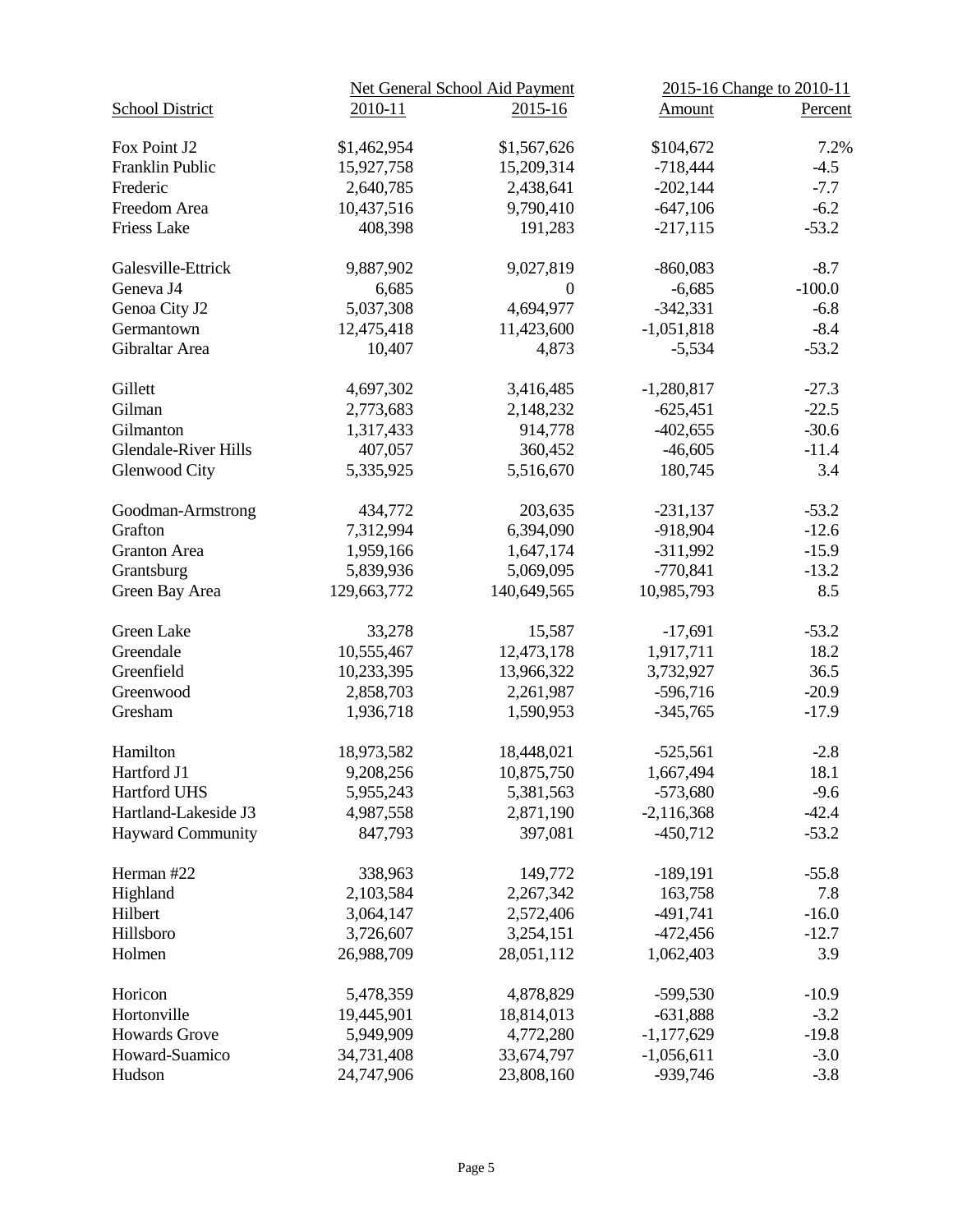|                            |             | Net General School Aid Payment | 2015-16 Change to 2010-11 |          |
|----------------------------|-------------|--------------------------------|---------------------------|----------|
| <b>School District</b>     | 2010-11     | $2015 - 16$                    | Amount                    | Percent  |
| Hurley                     | \$3,169,193 | \$2,792,610                    | $-$ \$376,583             | $-11.9%$ |
| Hustisford                 | 1,592,726   | 1,673,855                      | 81,129                    | 5.1      |
| Independence               | 2,786,977   | 2,608,303                      | $-178,674$                | $-6.4$   |
| Iola-Scandinavia           | 4,112,183   | 3,194,053                      | $-918,130$                | $-22.3$  |
| Iowa-Grant                 | 6,259,333   | 5,790,340                      | -468,993                  | $-7.5$   |
| Ithaca                     | 2,458,227   | 2,464,023                      | 5,796                     | 0.2      |
| Janesville                 | 68,063,751  | 66,751,743                     | $-1,312,008$              | $-1.9$   |
| Jefferson                  | 11,098,211  | 12,185,939                     | 1,087,728                 | 9.8      |
| Johnson Creek              | 3,617,317   | 3,973,536                      | 356,219                   | 9.8      |
| Juda                       | 2,112,186   | 1,739,476                      | $-372,710$                | $-17.6$  |
| Kaukauna Area              | 27,220,836  | 26,609,832                     | $-611,004$                | $-2.2$   |
| Kenosha                    | 147,239,656 | 152,555,005                    | 5,315,349                 | 3.6      |
| Kettle Moraine             | 12,138,006  | 8,071,065                      | $-4,066,941$              | $-33.5$  |
| Kewaskum                   | 9,833,709   | 8,265,572                      | $-1,568,137$              | $-15.9$  |
| Kewaunee                   | 6,033,913   | 5,082,160                      | $-951,753$                | $-15.8$  |
| Kickapoo Area              | 2,777,462   | 3,025,142                      | 247,680                   | 8.9      |
| Kiel Area                  | 8,828,188   | 7,240,108                      | $-1,588,080$              | $-18.0$  |
| Kimberly Area              | 28,027,500  | 29,555,808                     | 1,528,308                 | 5.5      |
| Kohler                     | 591,446     | 277,015                        | $-314,431$                | $-53.2$  |
| Lac du Flambeau #1         | 209,956     | 446,167                        | 236,211                   | 112.5    |
| LaCrosse                   | 35,783,732  | 30,513,836                     | $-5,269,896$              | $-14.7$  |
| Ladysmith                  | 7,721,196   | 6,351,711                      | $-1,369,485$              | $-17.7$  |
| LaFarge                    | 1,616,545   | 1,531,986                      | $-84,559$                 | $-5.2$   |
| Lake Country               | 111,936     | 82,191                         | $-29,745$                 | $-26.6$  |
| Lake Geneva J1             | 5,776,663   | 6,096,494                      | 319,831                   | 5.5      |
| Lake Geneva-Genoa UHS      | 2,009,937   | 959,225                        | $-1,050,712$              | $-52.3$  |
| Lake Holcombe              | 706,479     | 330,893                        | $-375,586$                | $-53.2$  |
| Lake Mills Area            | 6,283,043   | 6,964,344                      | 681,301                   | 10.8     |
| Lakeland UHS               | 103,825     | 48,623                         | $-55,202$                 | $-53.2$  |
| <b>Lancaster Community</b> | 6,124,226   | 5,939,271                      | $-184,955$                | $-3.0$   |
| Laona                      | 1,091,918   | 708,224                        | $-383,694$                | $-35.1$  |
| Lena                       | 2,844,867   | 2,475,801                      | $-369,066$                | $-13.0$  |
| Linn J4                    | 13,935      | 6,527                          | $-7,408$                  | $-53.2$  |
| Linn J6                    | 3,246       | 1,520                          | $-1,726$                  | $-53.2$  |
| Little Chute Area          | 11,011,451  | 9,352,356                      | $-1,659,095$              | $-15.1$  |
| Lodi                       | 6,565,594   | 5,667,605                      | $-897,989$                | $-13.7$  |
| Lomira                     | 7,051,888   | 6,367,508                      | $-684,380$                | $-9.7$   |
| Loyal                      | 3,906,655   | 3,781,302                      | $-125,353$                | $-3.2$   |
| Luck                       | 2,382,150   | 2,157,045                      | $-225,105$                | $-9.4$   |
| Luxemburg-Casco            | 11,426,353  | 10,129,429                     | $-1,296,924$              | $-11.4$  |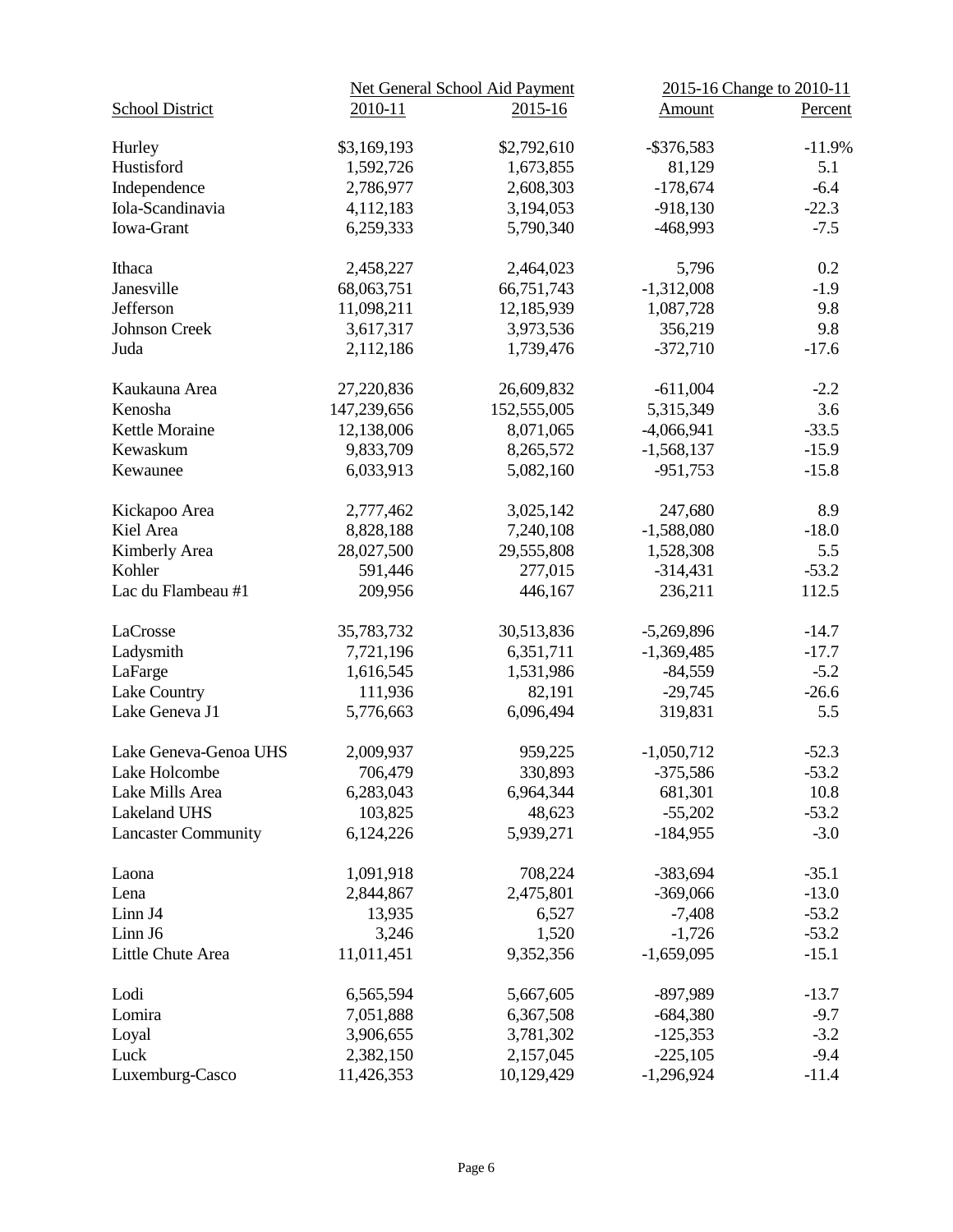|                               |              | Net General School Aid Payment | 2015-16 Change to 2010-11 |         |
|-------------------------------|--------------|--------------------------------|---------------------------|---------|
| <b>School District</b>        | 2010-11      | $2015 - 16$                    | <b>Amount</b>             | Percent |
| <b>Madison Metropolitan</b>   | \$49,928,151 | \$52,476,252                   | \$2,548,101               | 5.1%    |
| Manawa                        | 5,267,813    | 4,490,019                      | $-777,794$                | $-14.8$ |
| Manitowoc                     | 33,408,579   | 29,695,972                     | $-3,712,607$              | $-11.1$ |
| Maple                         | 6,450,824    | 5,187,329                      | $-1,263,495$              | $-19.6$ |
| Maple Dale-Indian Hill        | 458,417      | 389,682                        | $-68,735$                 | $-15.0$ |
| Marathon City                 | 3,422,506    | 3,186,913                      | $-235,593$                | $-6.9$  |
| Marinette                     | 13,809,532   | 13,483,538                     | $-325,994$                | $-2.4$  |
| Marion                        | 3,204,025    | 2,559,737                      | $-644,288$                | $-20.1$ |
| Markesan                      | 1,837,134    | 2,683,997                      | 846,863                   | 46.1    |
| Marshall                      | 9,639,577    | 8,693,911                      | $-945,666$                | $-9.8$  |
| Marshfield                    | 23,699,385   | 20,591,483                     | $-3,107,902$              | $-13.1$ |
| Mauston                       | 8,654,190    | 9,012,415                      | 358,225                   | 4.1     |
| Mayville                      | 6,981,853    | 6,496,250                      | $-485,603$                | $-7.0$  |
| McFarland                     | 10,579,509   | 10,756,331                     | 176,822                   | 1.7     |
| Medford Area                  | 13,332,805   | 12,259,730                     | $-1,073,075$              | $-8.0$  |
| Mellen                        | 1,959,503    | 1,799,179                      | $-160,324$                | $-8.2$  |
| Melrose-Mindoro               | 4,944,636    | 5,386,226                      | 441,590                   | 8.9     |
| Menasha                       | 25,601,357   | 25,750,154                     | 148,797                   | 0.6     |
| Menominee Indian              | 7,413,110    | 6,592,311                      | $-820,799$                | $-11.1$ |
| <b>Menomonee Falls</b>        | 10,855,445   | 6,982,511                      | $-3,872,934$              | $-35.7$ |
| Menomonie Area                | 19,257,257   | 18,912,025                     | $-345,232$                | $-1.8$  |
| Mequon-Thiensville            | 2,197,994    | 2,186,310                      | $-11,684$                 | $-0.5$  |
| Mercer                        | 15,855       | 7,426                          | $-8,429$                  | $-53.2$ |
| Merrill Area                  | 20,047,432   | 17,311,719                     | $-2,735,713$              | $-13.6$ |
| <b>Merton Community</b>       | 5,287,490    | 4,090,751                      | $-1,196,739$              | $-22.6$ |
| <b>Middleton-Cross Plains</b> | 8,836,928    | 7,038,634                      | $-1,798,294$              | $-20.3$ |
| Milton                        | 19,697,256   | 19,622,196                     | $-75,060$                 | $-0.4$  |
| Milwaukee                     | 584,072,728  | 540,865,898                    | $-43,206,830$             | $-7.4$  |
| Mineral Point                 | 5,167,051    | 4,474,294                      | $-692,757$                | $-13.4$ |
| Minocqua J1                   | 62,857       | 29,440                         | $-33,417$                 | $-53.2$ |
| Mishicot                      | 5,549,091    | 4,122,696                      | $-1,426,395$              | $-25.7$ |
| Mondovi                       | 7,508,940    | 6,031,834                      | $-1,477,106$              | $-19.7$ |
| Monona Grove                  | 12,018,090   | 11,762,647                     | $-255,443$                | $-2.1$  |
| Monroe                        | 17,781,973   | 16,339,001                     | $-1,442,972$              | $-8.1$  |
| Montello                      | 2,101,104    | 1,495,263                      | $-605,841$                | $-28.8$ |
| Monticello                    | 2,475,435    | 2,328,394                      | $-147,041$                | $-5.9$  |
| Mosinee                       | 12,803,252   | 11,619,513                     | $-1,183,739$              | $-9.2$  |
| Mount Horeb Area              | 12,450,946   | 13,154,945                     | 703,999                   | 5.7     |
| Mukwonago                     | 22,326,802   | 17,801,112                     | $-4,525,690$              | $-20.3$ |
| Muskego-Norway                | 20,823,386   | 19,275,356                     | $-1,548,030$              | $-7.4$  |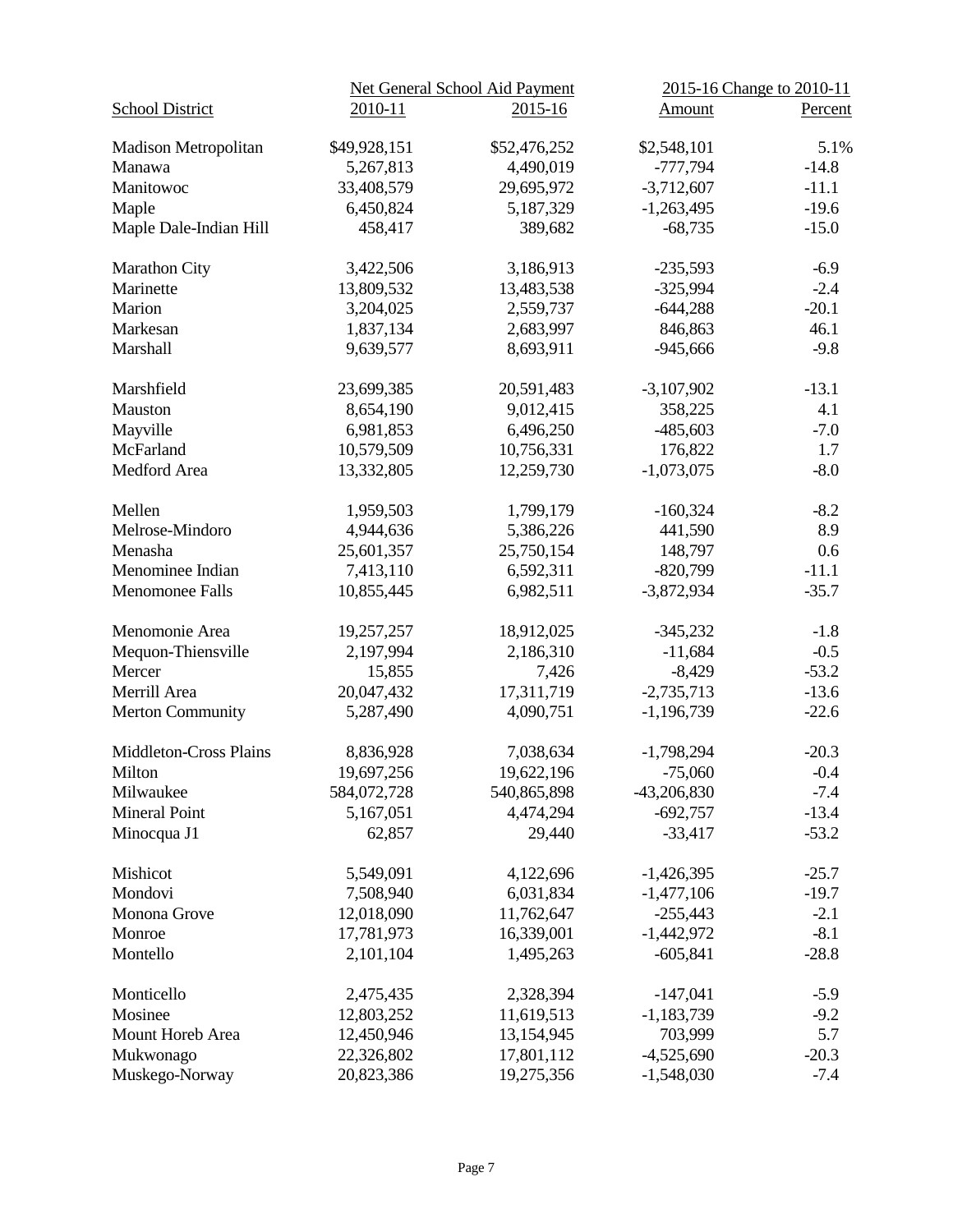|                        |                | Net General School Aid Payment | 2015-16 Change to 2010-11 |          |
|------------------------|----------------|--------------------------------|---------------------------|----------|
| <b>School District</b> | 2010-11        | $2015 - 16$                    | Amount                    | Percent  |
| Necedah Area           | \$3,701,176    | \$2,669,779                    | $-$1,031,397$             | $-27.9%$ |
| Neenah                 | 32,521,540     | 29,336,227                     | $-3,185,313$              | $-9.8$   |
| Neillsville            |                |                                |                           |          |
|                        | 6,415,539      | 5,444,152                      | $-971,387$                | $-15.1$  |
| Nekoosa                | 3,949,464      | 3,462,989                      | $-486,475$                | $-12.3$  |
| Neosho J3              | 1,072,794      | 1,055,039                      | $-17,755$                 | $-1.7$   |
| New Auburn             | 751,127        | 351,805                        | $-399,322$                | $-53.2$  |
| New Berlin             | 7,656,598      | 3,299,703                      | -4,356,895                | $-56.9$  |
| New Glarus             | 5,022,767      | 5,271,456                      | 248,689                   | 5.0      |
| New Holstein           | 6,393,224      | 5,297,261                      | $-1,095,963$              | $-17.1$  |
| New Lisbon             | 3,291,150      | 3,034,266                      | $-256,884$                | $-7.8$   |
|                        |                |                                |                           |          |
| New London             | 16,219,247     | 15,258,932                     | $-960,315$                | $-5.9$   |
| New Richmond           | 18,737,475     | 22,261,617                     | 3,524,142                 | 18.8     |
| Niagara                | 3,110,867      | 2,353,514                      | $-757,353$                | $-24.3$  |
| Nicolet UHS            | 1,786,916      | 1,024,239                      | $-762,677$                | $-42.7$  |
| <b>Norris</b>          | 476,795        | 364,190                        | $-112,605$                | $-23.6$  |
| North Cape             | 949,873        | 717,505                        | $-232,368$                | $-24.5$  |
| North Crawford         | 3,083,770      | 2,836,111                      | $-247,659$                | $-8.0$   |
| North Fond du Lac      | 8,162,094      | 8,253,222                      | 91,128                    | 1.1      |
|                        |                |                                |                           |          |
| North Lake             | 855,512        | 806,537                        | $-48,975$                 | $-5.7$   |
| North Lakeland         | $\overline{0}$ | $\overline{0}$                 | $\overline{0}$            | N.A.     |
| Northern Ozaukee       | 2,850,059      | 3,003,318                      | 153,259                   | 5.4      |
| <b>Northland Pines</b> | 167,914        | 72,540                         | $-95,374$                 | $-56.8$  |
| Northwood              | 58,553         | 22,415                         | $-36,138$                 | $-61.7$  |
| Norwalk-Ontario        | 5,422,731      | 5,510,833                      | 88,102                    | 1.6      |
| Norway J7              | 327,487        | 160,286                        | $-167,201$                | $-51.1$  |
| Oak Creek-Franklin     | 28,786,367     | 30,715,066                     | 1,928,699                 | 6.7      |
|                        | 3,659,230      | 3,039,984                      |                           |          |
| Oakfield               |                |                                | $-619,246$                | $-16.9$  |
| Oconomowoc Area        | 7,082,634      | 9,215,071                      | 2,132,437                 | 30.1     |
| Oconto                 | 8,470,871      | 7,691,077                      | $-779,794$                | $-9.2$   |
| <b>Oconto Falls</b>    | 11,871,619     | 10,653,989                     | $-1,217,630$              | $-10.3$  |
| Omro                   | 8,575,769      | 7,901,301                      | $-674,468$                | $-7.9$   |
| Onalaska               | 15,130,538     | 12,841,178                     | $-2,289,360$              | $-15.1$  |
| Oostburg               | 5,498,411      | 5,132,735                      | $-365,676$                | $-6.7$   |
| Oregon                 | 20,090,310     | 18,789,116                     | $-1,301,194$              | $-6.5$   |
| Osceola                | 10,789,446     | 10,395,577                     | -393,869                  | $-3.7$   |
|                        |                |                                |                           |          |
| Oshkosh Area           | 58,057,473     | 53,404,154                     | -4,653,319                | $-8.0$   |
| Osseo-Fairchild        | 7,567,720      | 6,253,724                      | $-1,313,996$              | $-17.4$  |
| Owen-Withee            | 3,960,228      | 3,225,327                      | $-734,901$                | $-18.6$  |
| Palmyra-Eagle Area     | 5,917,894      | 4,945,248                      | $-972,646$                | $-16.4$  |
| Pardeeville Area       | 4,853,910      | 4,226,623                      | $-627,287$                | $-12.9$  |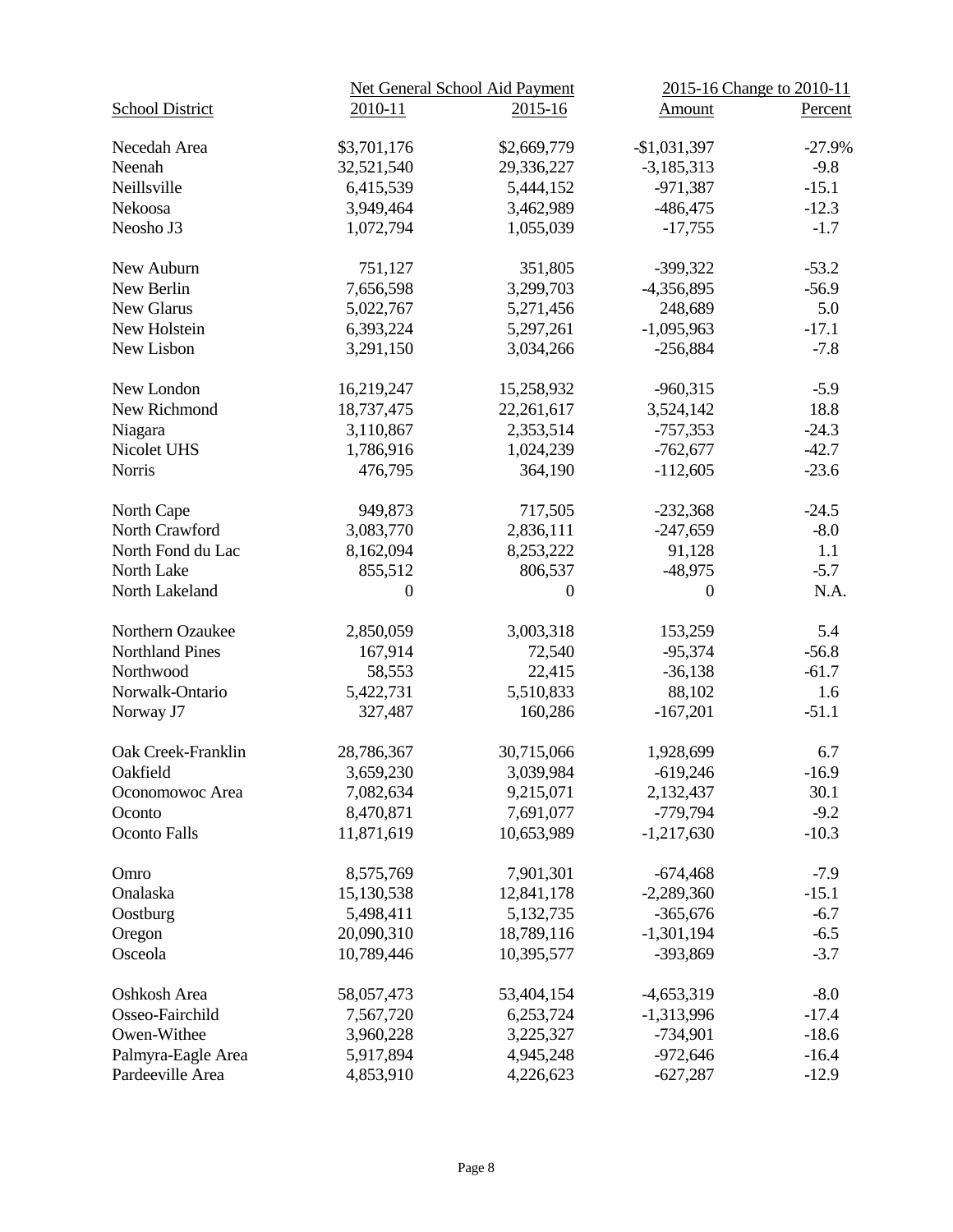|                           |             | Net General School Aid Payment | 2015-16 Change to 2010-11 |          |
|---------------------------|-------------|--------------------------------|---------------------------|----------|
| <b>School District</b>    | 2010-11     | $2015 - 16$                    | Amount                    | Percent  |
| Paris J1                  | \$370,508   | \$181,356                      | $-$ \$189,152             | $-51.1%$ |
| Parkview                  | 7,004,749   | 5,481,004                      | $-1,523,745$              | $-21.8$  |
| Pecatonica Area           | 2,835,889   | 2,535,397                      | $-300,492$                | $-10.6$  |
| Pepin Area                | 716,500     | 335,588                        | $-380,912$                | $-53.2$  |
| Peshtigo                  | 8,049,939   | 8,000,835                      | $-49,104$                 | $-0.6$   |
| Pewaukee                  | 1,011,240   | 3,661,151                      | 2,649,911                 | 262.0    |
| Phelps                    | 15,253      | 6,972                          | $-8,281$                  | $-54.3$  |
| Phillips                  | 3,293,769   | 2,514,777                      | $-778,992$                | $-23.7$  |
| Pittsville                | 3,891,633   | 3,094,650                      | $-796,983$                | $-20.5$  |
| Platteville               | 7,923,833   | 7,431,027                      | $-492,806$                | $-6.2$   |
| Plum City                 | 1,854,962   | 1,658,722                      | $-196,240$                | $-10.6$  |
| Plymouth                  | 12,350,494  | 10,773,884                     | $-1,576,610$              | $-12.8$  |
| Port Edwards              | 3,145,992   | 2,475,296                      | $-670,696$                | $-21.3$  |
| Port Washington-Saukville | 14,430,353  | 12,460,624                     | $-1,969,729$              | $-13.6$  |
| Portage Community         | 13,516,834  | 12,917,674                     | $-599,160$                | $-4.4$   |
| Potosi                    | 2,718,148   | 2,213,117                      | $-505,031$                | $-18.6$  |
| Poynette                  | 5,500,761   | 5,487,493                      | $-13,268$                 | $-0.2$   |
| Prairie du Chien Area     | 8,475,858   | 6,916,746                      | $-1,559,112$              | $-18.4$  |
| Prairie Farm              | 2,595,045   | 2,480,494                      | $-114,551$                | $-4.4$   |
| Prentice                  | 1,725,709   | 1,425,134                      | $-300,575$                | $-17.4$  |
| Prescott                  | 6,693,562   | 7,887,046                      | 1,193,484                 | 17.8     |
| Princeton                 | 590,439     | 319,467                        | $-270,972$                | $-45.9$  |
| Pulaski Community         | 24,865,457  | 23,050,509                     | $-1,814,948$              | $-7.3$   |
| Racine                    | 136,761,544 | 139,895,660                    | 3,134,116                 | 2.3      |
| Randall J1                | 2,484,670   | 1,530,992                      | $-953,678$                | $-38.4$  |
| Randolph                  | 3,160,051   | 3,336,222                      | 176,171                   | 5.6      |
| Random Lake               | 4,910,789   | 4,309,519                      | $-601,270$                | $-12.2$  |
| Raymond #14               | 1,326,430   | 723,673                        | $-602,757$                | $-45.4$  |
| Reedsburg                 | 13,333,614  | 14,667,607                     | 1,333,993                 | 10.0     |
| Reedsville                | 4,163,357   | 3,620,966                      | $-542,391$                | $-13.0$  |
| Rhinelander               | 5,621,275   | 3,784,101                      | $-1,837,174$              | $-32.7$  |
| <b>Rib Lake</b>           | 2,666,945   | 2,415,215                      | $-251,730$                | $-9.4$   |
| Rice Lake Area            | 11,565,112  | 9,227,517                      | $-2,337,595$              | $-20.2$  |
| Richfield J1              | 1,126,621   | 1,278,553                      | 151,932                   | 13.5     |
| Richland                  | 8,935,010   | 8,096,233                      | $-838,777$                | $-9.4$   |
| Richmond                  | 3,053,603   | 2,703,880                      | $-349,723$                | $-11.5$  |
| Rio Community             | 2,988,232   | 2,620,273                      | $-367,959$                | $-12.3$  |
| Ripon                     | 12,405,781  | 11,293,905                     | $-1,111,876$              | $-9.0$   |
| <b>River Falls</b>        | 14,902,555  | 14,941,000                     | 38,445                    | 0.3      |
| <b>River Ridge</b>        | 3,671,285   | 3,473,861                      | $-197,424$                | $-5.4$   |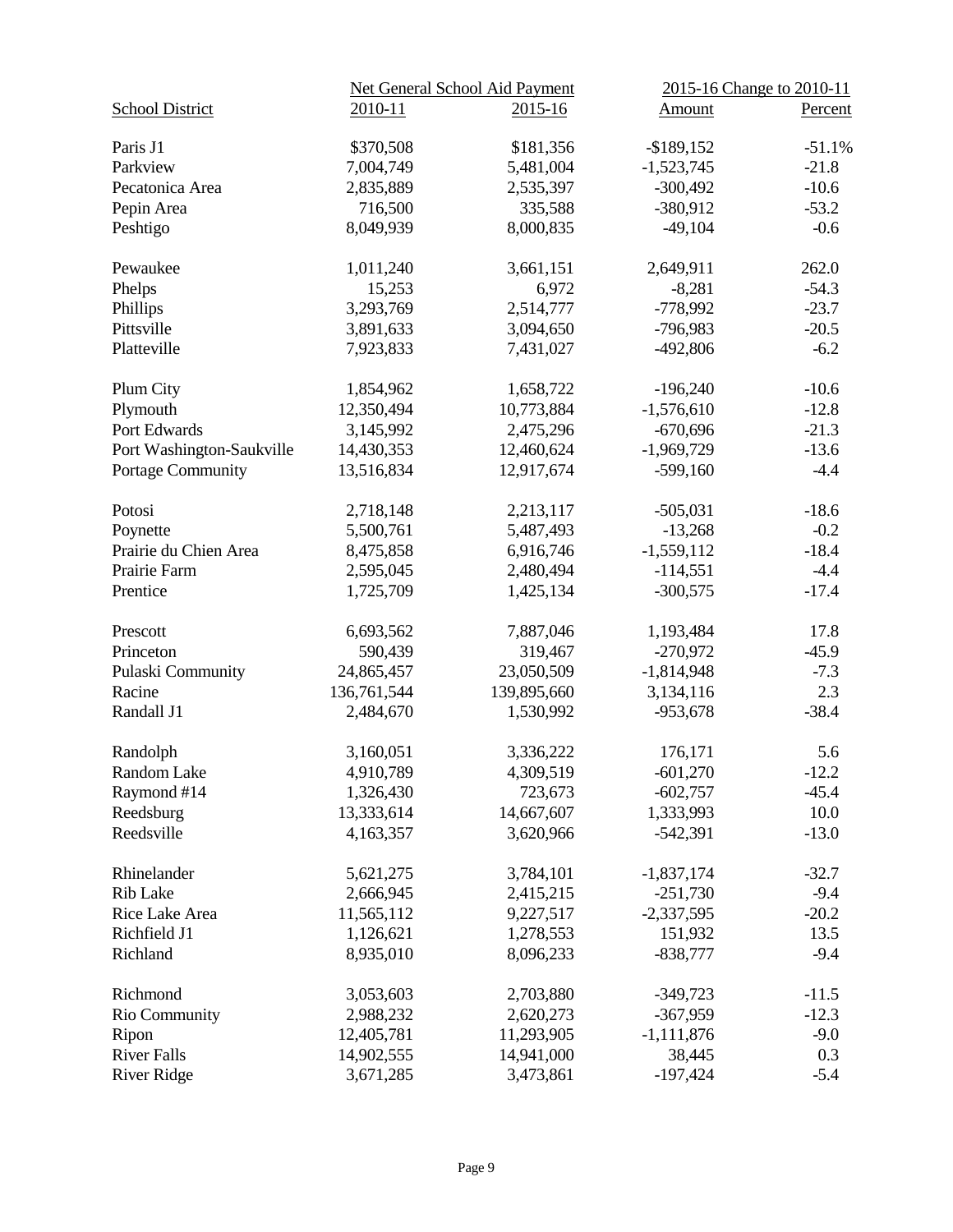|                           |             | Net General School Aid Payment | 2015-16 Change to 2010-11 |          |
|---------------------------|-------------|--------------------------------|---------------------------|----------|
| <b>School District</b>    | 2010-11     | 2015-16                        | Amount                    | Percent  |
| <b>River Valley</b>       | \$6,314,310 | \$5,560,313                    | $-$753,997$               | $-11.9%$ |
| Riverdale                 | 4,701,443   | 4,678,034                      | $-23,409$                 | $-0.5$   |
| Rosendale-Brandon         | 7,459,180   | 6,408,870                      | $-1,050,310$              | $-14.1$  |
| Rosholt                   | 3,641,659   | 2,519,856                      | $-1,121,803$              | $-30.8$  |
| Royall                    | 4,531,395   | 4,520,922                      | $-10,473$                 | $-0.2$   |
| Rubicon J6                | 508,842     | 302,313                        | $-206,529$                | $-40.6$  |
| Saint Croix Central       | 9,234,212   | 10,791,544                     | 1,557,332                 | 16.9     |
| <b>Saint Croix Falls</b>  | 5,284,897   | 5,496,432                      | 211,535                   | 4.0      |
| <b>Saint Francis</b>      | 4,023,624   | 3,380,894                      | $-642,730$                | $-16.0$  |
| Salem J2                  | 6,025,071   | 6,508,010                      | 482,939                   | 8.0      |
| Sauk Prairie              | 11,923,250  | 11,594,443                     | $-328,807$                | $-2.8$   |
| Seneca                    | 1,439,586   | 1,578,395                      | 138,809                   | 9.6      |
| Sevastopol                | 67,598      | 31,662                         | $-35,936$                 | $-53.2$  |
| <b>Seymour Community</b>  | 18,419,979  | 17,694,183                     | $-725,796$                | $-3.9$   |
| Sharon J11                | 2,342,595   | 2,503,892                      | 161,297                   | 6.9      |
| Shawano                   | 15,421,519  | 13,468,129                     | $-1,953,390$              | $-12.7$  |
| Sheboygan Area            | 69,535,461  | 71,916,266                     | 2,380,805                 | 3.4      |
| Sheboygan Falls           | 10,203,730  | 9,272,661                      | $-931,069$                | $-9.1$   |
| Shell Lake                | 2,413,270   | 3,042,790                      | 629,520                   | 26.1     |
| Shiocton                  | 5,584,413   | 4,962,288                      | $-622,125$                | $-11.1$  |
| Shorewood                 | 4,039,266   | 5,365,648                      | 1,326,382                 | 32.8     |
| Shullsburg                | 2,661,554   | 2,715,632                      | 54,078                    | 2.0      |
| Silver Lake J1            | 2,942,369   | 2,966,985                      | 24,616                    | 0.8      |
| Siren                     | 1,084,420   | 571,124                        | $-513,296$                | $-47.3$  |
| Slinger                   | 12,983,933  | 12,011,983                     | $-971,950$                | $-7.5$   |
| Solon Springs             | 1,189,618   | 794,635                        | $-394,983$                | $-33.2$  |
| Somerset                  | 10,202,498  | 10,582,743                     | 380,245                   | 3.7      |
| South Milwaukee           | 21,167,890  | 21,380,290                     | 212,400                   | 1.0      |
| South Shore               | 209,549     | 98,147                         | $-111,402$                | $-53.2$  |
| Southern Door             | 2,724,632   | 1,824,930                      | $-899,702$                | $-33.0$  |
| Southwestern Wisconsin    | 3,646,395   | 3,380,390                      | $-266,005$                | $-7.3$   |
| Sparta Area               | 18,747,603  | 18,511,722                     | $-235,881$                | $-1.3$   |
| Spencer                   | 6,088,266   | 5,986,991                      | $-101,275$                | $-1.7$   |
| Spooner                   | 1,481,862   | 576,274                        | $-905,588$                | $-61.1$  |
| <b>Spring Valley</b>      | 4,916,782   | 4,954,099                      | 37,317                    | 0.8      |
| Stanley-Boyd Area         | 6,658,496   | 7,008,208                      | 349,712                   | 5.3      |
| <b>Stevens Point Area</b> | 40,523,208  | 35,932,281                     | $-4,590,927$              | $-11.3$  |
| Stockbridge               | 651,300     | 483,794                        | $-167,506$                | $-25.7$  |
| <b>Stone Bank</b>         | 64,954      | 65,810                         | 856                       | 1.3      |
| <b>Stoughton Area</b>     | 16,599,158  | 14,827,165                     | $-1,771,993$              | $-10.7$  |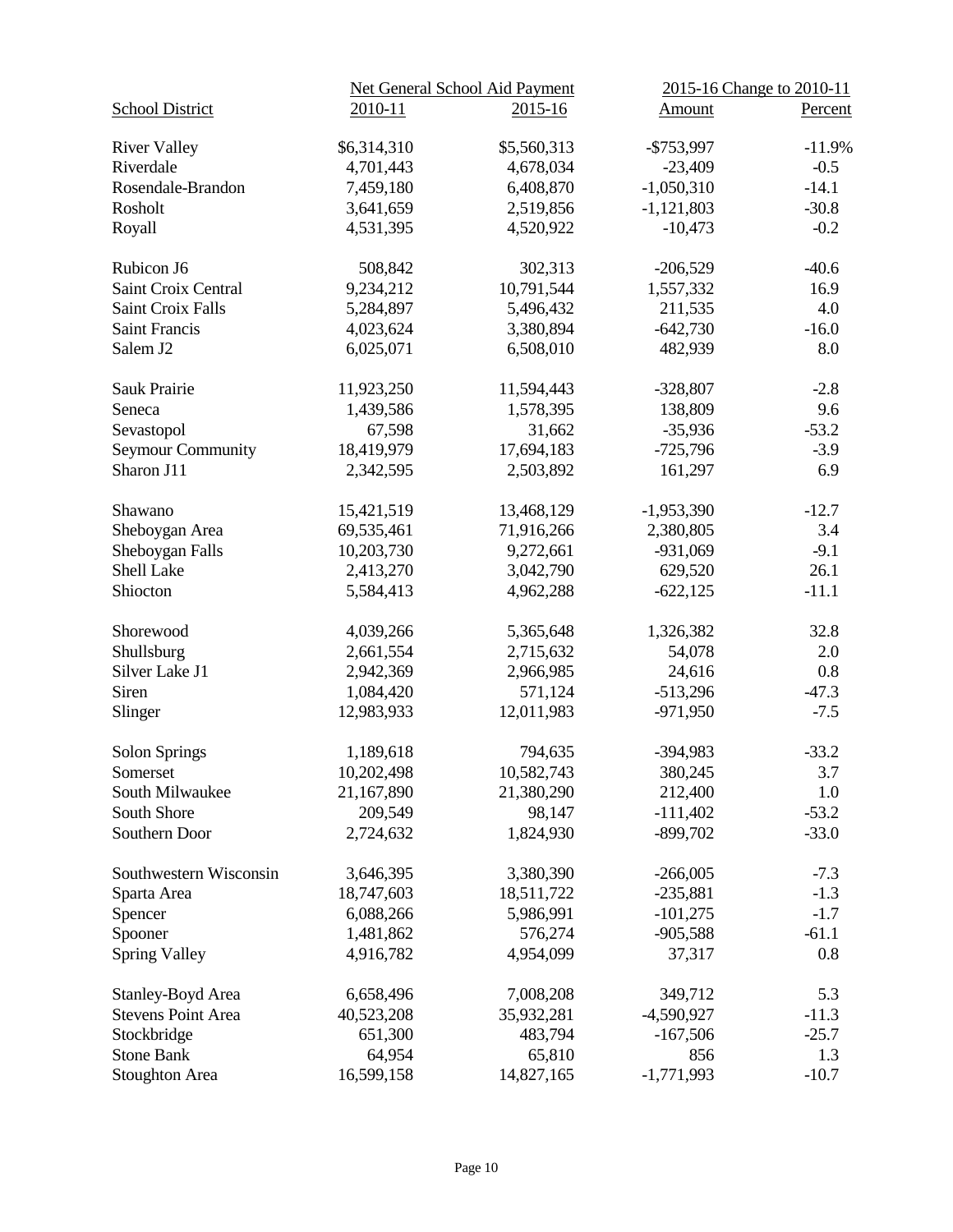|                           |             | Net General School Aid Payment | 2015-16 Change to 2010-11 |         |
|---------------------------|-------------|--------------------------------|---------------------------|---------|
| <b>School District</b>    | 2010-11     | $2015 - 16$                    | Amount                    | Percent |
| Stratford                 |             |                                |                           | 5.7%    |
|                           | \$5,643,749 | \$5,968,004                    | \$324,255                 |         |
| <b>Sturgeon Bay</b>       | 4,179,237   | 3,685,824                      | $-493,413$                | $-11.8$ |
| Sun Prairie Area          | 32,571,964  | 45,132,874                     | 12,560,910                | 38.6    |
| Superior                  | 30,554,744  | 28,386,139                     | $-2,168,605$              | $-7.1$  |
| Suring                    | 413,749     | 193,788                        | $-219,961$                | $-53.2$ |
| Swallow                   | 1,313,195   | 582,240                        | $-730,955$                | $-55.7$ |
| Thorp                     | 3,832,780   | 3,362,445                      | $-470,335$                | $-12.3$ |
| <b>Three Lakes</b>        | 94,303      | 44,169                         | $-50,134$                 | $-53.2$ |
| Tigerton                  | 2,034,025   | 1,384,079                      | $-649,946$                | $-32.0$ |
| Tomah Area                | 20,534,175  | 16,706,046                     | $-3,828,129$              | $-18.6$ |
|                           |             |                                |                           |         |
| Tomahawk                  | 3,051,825   | 1,425,014                      | $-1,626,811$              | $-53.3$ |
| <b>Tomorrow River</b>     | 6,125,309   | 6,097,237                      | $-28,072$                 | $-0.5$  |
| Trevor-Wilmot             | 4,575,270   | 3,779,645                      | $-795,625$                | $-17.4$ |
| Tri-County Area           | 3,881,487   | 3,144,569                      | $-736,918$                | $-19.0$ |
| <b>Turtle Lake</b>        | 651,915     | 589,184                        | $-62,731$                 | $-9.6$  |
| Twin Lakes #4             | 1,234,328   | 2,017,231                      | 782,903                   | 63.4    |
| <b>Two Rivers</b>         | 13,711,359  | 12,532,619                     | $-1,178,740$              | $-8.6$  |
| <b>Union Grove J1</b>     | 5,047,780   | 4,977,998                      | $-69,782$                 | $-1.4$  |
| <b>Union Grove UHS</b>    | 3,484,226   | 3,413,650                      | $-70,576$                 | $-2.0$  |
| Unity                     | 1,957,728   | 1,845,961                      | $-111,767$                | $-5.7$  |
| <b>Valders Area</b>       | 6,800,644   | 4,632,245                      | $-2,168,399$              | $-31.9$ |
| Verona Area               | 21,606,605  | 22,386,967                     | 780,362                   | 3.6     |
| Viroqua Area              | 7,276,363   | 6,567,784                      | $-708,579$                | $-9.7$  |
| Wabeno Area               | 346,187     | 155,302                        | $-190,885$                | $-55.1$ |
| Walworth J1               |             | 3,030,730                      |                           | $-6.0$  |
|                           | 3,223,284   |                                | $-192,554$                |         |
| Washburn                  | 2,624,685   | 2,304,344                      | $-320,341$                | $-12.2$ |
| Washington                | 6,168       | 2,889                          | $-3,279$                  | $-53.2$ |
| Washington-Caldwell       | 1,155,188   | 690,162                        | $-465,026$                | $-40.3$ |
| Waterford J1              | 8,226,800   | 5,888,875                      | $-2,337,925$              | $-28.4$ |
| Waterford UHS             | 5,398,392   | 5,596,373                      | 197,981                   | 3.7     |
| Waterloo                  | 5,725,600   | 5,324,545                      | $-401,055$                | $-7.0$  |
| Watertown                 | 22,914,933  | 23,768,430                     | 853,497                   | 3.7     |
| Waukesha                  | 49,939,404  | 50,557,312                     | 617,908                   | 1.2     |
| <b>Waunakee Community</b> | 18,709,155  | 19,119,930                     | 410,775                   | 2.2     |
| Waupaca                   | 10,702,000  | 8,272,398                      | $-2,429,602$              | $-22.7$ |
|                           |             |                                |                           |         |
| Waupun                    | 12,619,099  | 11,239,586                     | $-1,379,513$              | $-10.9$ |
| Wausau                    | 51,556,330  | 52,474,487                     | 918,157                   | 1.8     |
| Wausaukee                 | 523,218     | 245,060                        | $-278,158$                | $-53.2$ |
| Wautoma Area              | 6,259,392   | 5,415,212                      | $-844,180$                | $-13.5$ |
| Wauwatosa                 | 19,789,667  | 16,952,456                     | $-2,837,211$              | $-14.3$ |